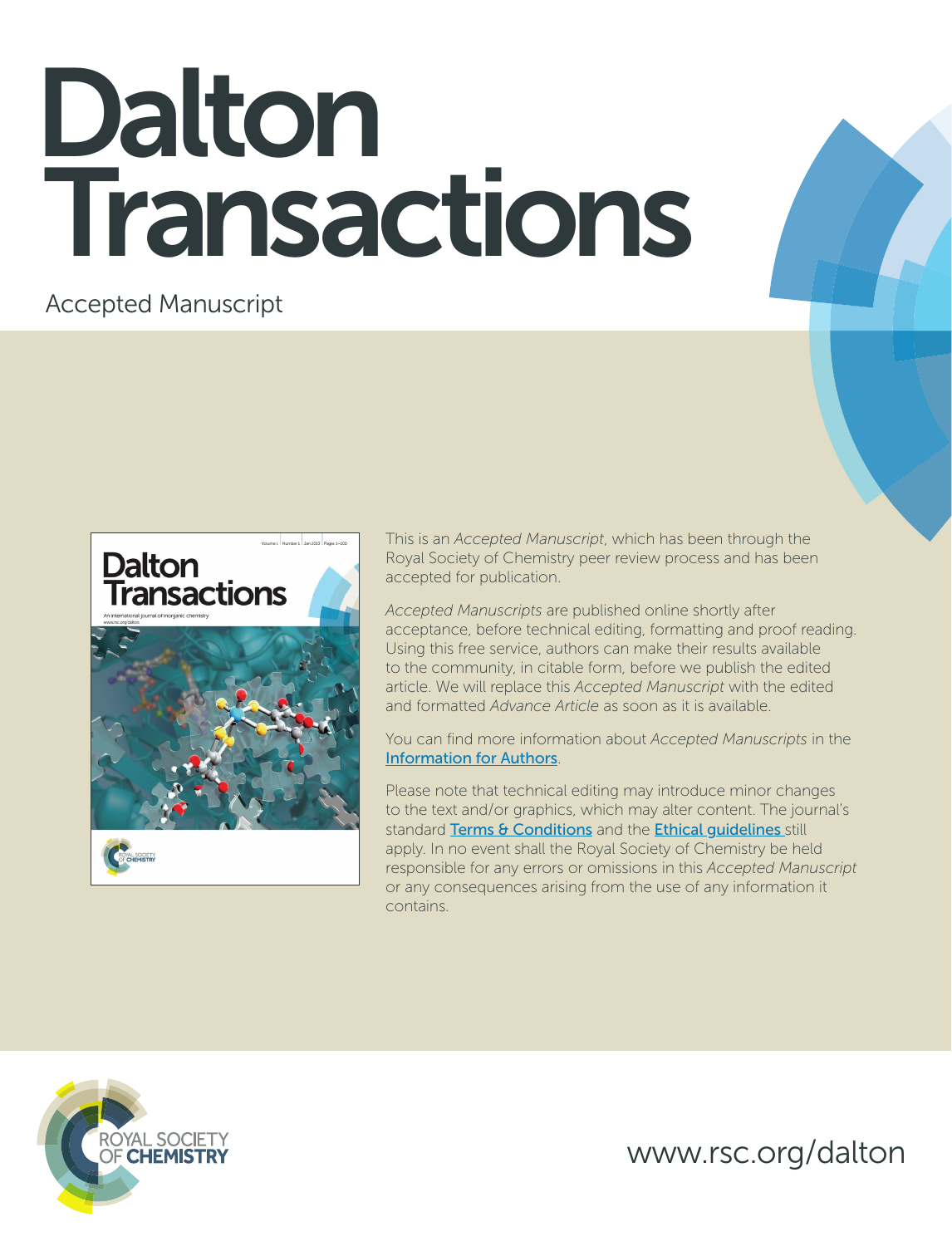Cite this: DOI: 10.1039/c0xx00000x

www.rsc.org/xxxxxx

## **ARTICLE TYPE**

### **Lanthanide single molecule magnets: Progress and perspective**

**Peng Zhang,***a,b* **Li Zhang***a,b* **and Jinkui Tang\****<sup>a</sup>*

*Received (in XXX, XXX) Xth XXXXXXXXX 20XX, Accepted Xth XXXXXXXXX 20XX*  **DOI: 10.1039/b000000x** 

<sup>5</sup>The last few years have seen a huge renaissance in the study of single molecule magnets (SMM) thanks to the extensive applications of lanthanide ions with large inherent anisotropy in molecular magnetism. Especially, the recent theoretical developments and the experimental expansion into organometallic avenue lead to an eye-catching boost in this field. Here we highlight the recent progresses in this fascinating and challenging field, with an emphasis on several combined experimental and theoretical 10 studies.

#### **Introduction**

In recent years, lanthanide complexes have cornered the market in single molecule magnets  $(SMMs)^1$  capable of retaining magnetization at the molecular level below a certain temperature,

- 15 mainly as a result of their extraordinary performance in the pursuit of new SMMs with high effective barriers (*U*eff) and blocking temperature  $(T_B)$  far surpassing that of transition metal SMMs.<sup>2-4</sup> In fact, the early research on lanthanide SMMs can be dated back to 2003, when Ishikawa et al demonstrated that slow
- <sup>20</sup>relaxation of the magnetization can occur in mononuclear lanthanide species, that is, the double-decker phthalocyanine lanthanide system  $[LnPc_2]^-$  (Ln = Tb, Dy).<sup>5</sup> Nevertheless, until 2006 the discovery of fascinating  $Dy_3$  triangle showing the coexistence of nonmagnetic ground states and SMM behaviour
- <sup>25</sup>really stimulated the wide interests in the exploration of pure lanthanide SMM systems with strong local Ising-type anisotropy at metal sites.<sup>6</sup> Therefore, hundreds of such SMMs including mononuclear, dinuclear and larger lanthanide compounds have now been discovered to exhibit high anisotropic barrier for
- $\sigma$ 30 reversing the magnetization, $\sigma$ <sup>2, 3</sup> and naturally some remarkable advances follow the experimental and theoretical developments in this field. At first, the anisotropic barrier records have toppled like dominoes for lanthanide SMMs in recent studies.<sup>2, 3</sup> However, it is worth noting that in some recently reported SMMs, the
- $35$  temperature dependence of  $\tau$  shows obvious deviation from the Arrhenius law, and thus other processes such as Raman, direct and QTM processes may be added to the fitting of  $\tau$  vs  $T^1$  plots.<sup>7,</sup> <sup>8</sup>. Remarkably, the highest effective barrier in multinuclear lanthanide SMMs has been as high as  $692$  K,<sup>9</sup> which is almost
- <sup>40</sup>comparable to the barrier record of 939 K kept by heteroleptic bis(phthalocyaninate) lanthanide SMM.<sup>10</sup> More importantly, the successful employment of advanced *ab initio* calculations and new experimental technique in several organometallic SMMs enhances the understanding of the relaxation mechanism of
- <sup>45</sup>SMM, leading to recent discovery of new relaxation pathway via the second excited states.<sup>9, 11, 12</sup> In addition, the simple but amenable electrostatic model developed recently provides crucial

input for the theoretical modelling of the important single ion anisotropy requisite for blocking magnetic moments of lanthanide 50 centres.<sup>13-16</sup> Such model can directs the chemical optimizations for better lanthanide SMMs operating at higher temperatures. Since the topic of lanthanide SMMs with the emphasis on ligand design and magnetic properties has been recently reviewed by us and others,  $2, 3, 17$  this frontier article will focus on the most up-to-<sup>55</sup>date progresses in new electronic model, relaxation mechanism and some special magnetic phenomena, aiming at a better understanding of the characteristics of lanthanide SMMs and one step further, their rational design from synthetic point of view.



<sup>60</sup>**Fig. 1** The electrostatic model: (a) Depictions of low- and high-energy configurations of the *f*-orbital electron density with respect to the crystal field environment for a 4*f* ion of oblate (left) and prolate (right) electron density. Reproduced from Ref. 13 by permission of The Royal Society of Chemistry. (b) The quantitative electrostatic potential map around metal 65 center constructed in  $[Dy(DOTA)(H_2O)Na_3]^{2+}$ . Reprinted by permission from Macmillan Publishers Ltd: ref. 14, copyright 2013.

#### **Electrostatic model for determining anisotropy axes**

In 2011, the qualitative electrostatic model given by J. R. Long<sup>13</sup>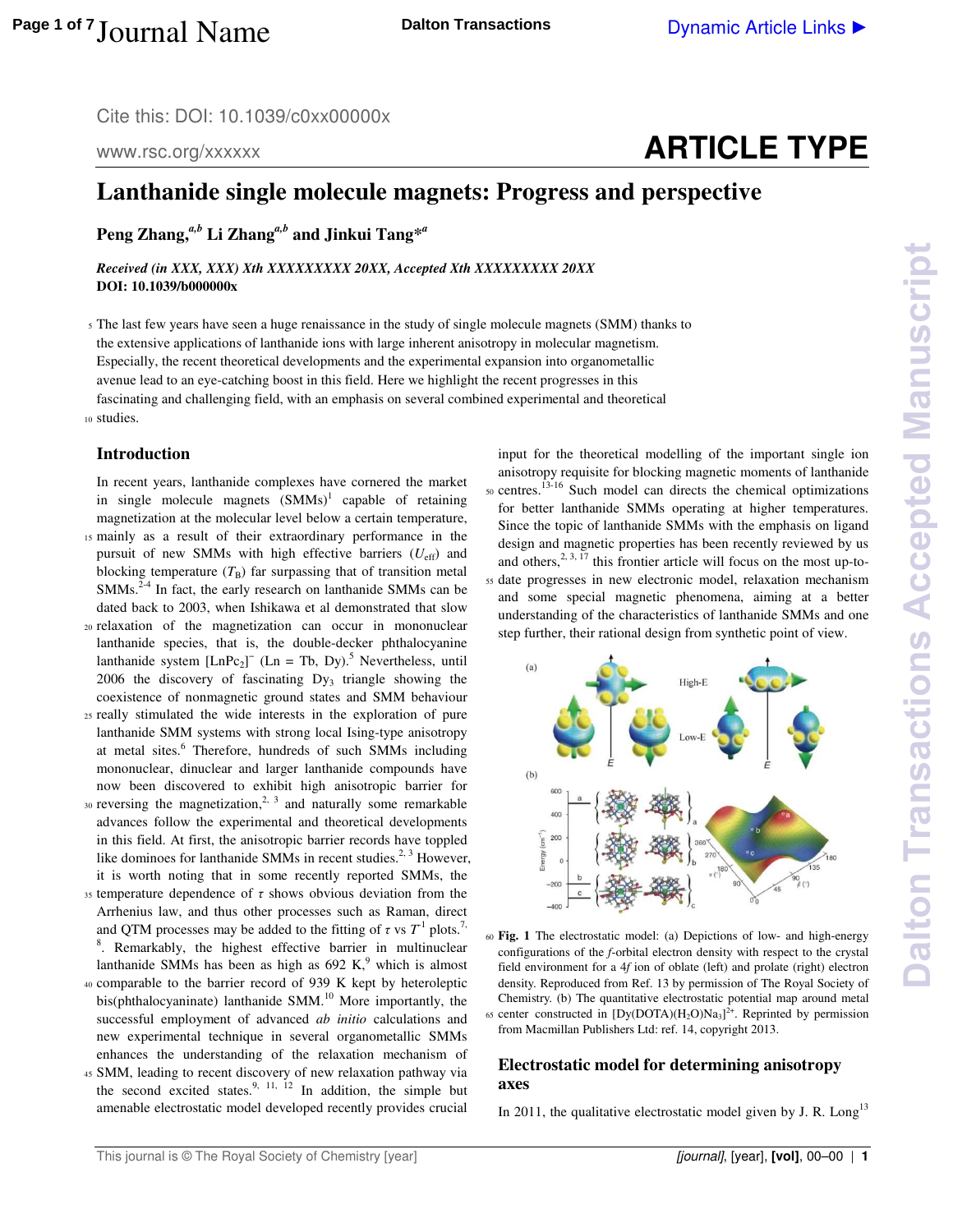on the basis of the interaction between the single-ion electron density and the crystal field environment serves the clear design principles for maximizing the unaxial magnetic anisotropy of different lanthanide ions with distinct electron density <sup>5</sup>distributions. As shown in Fig. 1a, the model appears to resemble

- the point-charge model used to create and optimize permanent magnets in the past years, $18$  where a given crystal field is able to orient the electronic charge cloud into an energetically favourable direction, and decides the sign of the anisotropy (easy-axis or
- <sup>10</sup>easy-plane) based on the oblate or prolate shape of electron density distributions. Typically, for Dy or Tb ion with oblate electron density, a crystal field where the ligand charge density is concentrated above and below the *xy* plane is greatly favourable to the ground states with largest  $m<sub>J</sub>$  quantum number and the
- <sup>15</sup>corresponding strongly unaxial anisotropy due to the minimizing repulsive interactions between *f*-electron charge clouds and ligand charges, as seen in sandwich-type geometry in bis(phthalocyaninate) complexes <sup>5</sup>. In contrast, an equatorially coordinated geometry is predicted to be preferable for Er ion with
- 20 prolate electron density. Importantly, recently N. F. Chilton and co-workers have given a quantitative description for the above model via a simple electrostatic energy integral, $^{14}$  which provides an important electrostatic potential map around metal centre and thus the orientation of the anisotropy axis is able to be extracted
- <sup>25</sup>based on a straightforward electrostatic energy minimization (Fig. 1b). Remarkably, such a quantitative method can be easily extended into some low-symmetry systems, $^{19}$  yielding consistent anisotropic orientation to that obtained from *ab initio* calculations in monometallic as well as polymetallic systems.



**Fig. 2** Three-coordinate Er SMM with equatorial triangle geometry and its relaxation dynamics. Reprinted with permission from ref. 20. Copyright 2014 American Chemical Society.

 More importantly, such a simple model based only on an X-ray <sup>35</sup>crystal structure without complex calculations indeed has guided the chemical optimization of lanthanide SMM systems for synthetic chemists, thus leading to the discovery of new SMM systems. As a representative example, the three-coordinate Erbased SMM reported recently by our group represents the first <sup>40</sup>equatorially coordinated mononuclear SMM showing the strongly

magnetic blocking behaviour,<sup>20</sup> as seen in Fig. 2, which is well associated to the prediction from the above model.

**Experimental determination of magnetic anisotropy and electronic structure**

<sup>45</sup>In transition metal SMMs, an easy-axis anisotropy of magnetization leads to a double well-potential landscape for the spin levels, which is directly associated with the height of anisotropic barrier for spin reversal.<sup>1</sup> In contrast, although a different relaxation mechanism is observed in lanthanide SMMs, <sup>50</sup>the similar effects still occur and even magnetic anisotropy seems to be more important in determining the effective barrier especially in mononuclear lanthanide SMMs.<sup>13, 17</sup> Therefore, the accurate measurement on magnetic anisotropy is of fundamental importance for elucidating the relaxation mechanism such as the <sup>55</sup>height of effective barrier and the occurrence of QTM in lanthanide SMMs.



Fig. 3 (Top) Angular-dependent magnetic susceptibility of Dy<sup>III</sup>-DOTA and the orientation of the experimental easy axis of the magnetization. <sup>60</sup>Reprinted with permission from ref. 22. Copyright 2012 Wiley-VCH. Reprinted by permission from Macmillan Publishers Ltd: ref. 24, copyright 2012. (Below) The fitting of out-of-equilibrium angularresolved magnetization data of Cp\*ErCOT SMM and polar plot of two contributions from two families of molecules. Reprinted with permission 65 from ref. 26. Copyright 2013 Wiley-VCH.

Currently, the anisotropic parameters  $(g_x, g_y, g_z)$  and the direction of easy axis) evidencing the features of magnetic anisotropy were usually given in most lanthanide SMMs by *ab initio* calculations. However, recently the experimental 70 determination of magnetic anisotropy, mainly through angularresolved magnetometry developed by R. Sessoli et al, is attracting much attention of researchers. In lanthanide SMMs, the technique was firstly applied in 2009 to  $Dy^{III}$ -radical complex  $[Dy(hfac)_{3}$ - $(NIT-R)<sub>2</sub>$ ], where the obtained angle-dependent magnetic <sup>75</sup>susceptibility gave direct experimental confirmation for uniaxial anisotropy.<sup>21</sup> Remarkably, in 2012 the comparison between experimental and theoretical results exactly revealed the nature of magnetic anisotropy in  $Ln^{III}$ -DOTA family (Fig. 3 top), and further suggested that simple analysis based on the idealized so symmetry of the lanthanide complex can be misleading.<sup>22-24</sup> In addition, its application in polynuclear Dy<sub>6</sub> SMM in 2010 is directly indicative of the easy-plane magnetic anisotropy of ground state arising from the effective linking of two  $Dy_3$ triangles.<sup>25</sup> However, such a technique was almost limited in <sup>85</sup>triclinic space group before 2013, which greatly prevents its application in SMM field. Recently, some important breakthroughs have been achieved in this respect by R. Sessoli and co-workers through the introduction of new measuring

30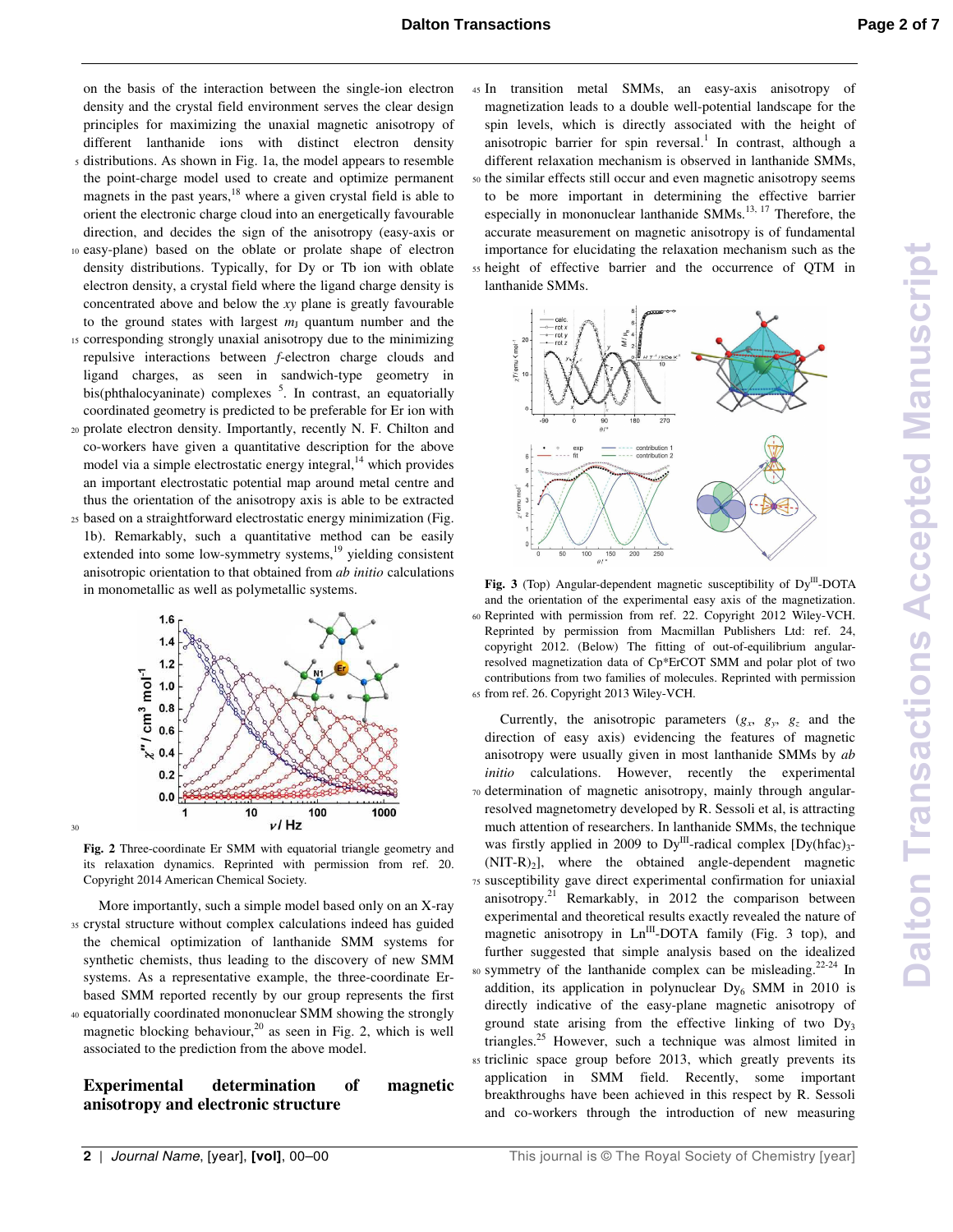approaches.<sup>26, 27</sup> Although the Cp\*ErCOT SMM reported by S. Gao et al crystallizes in the orthorhombic space group *Pnma* with two families of almost perpendicular molecules,  $28, 29$  the presence of magnetic hysteresis at a relatively high temperature allow the

- <sup>5</sup>collection of out-of-equilibrium angular-resolved magnetization data (Fig. 3 below), which can be reasonably explained through separating the contributions that come from the two families of molecules.<sup>26</sup> Furthermore, the application of torque Furthermore, the application of torque magnetometry, not requiring the presence of magnetic hysteresis, 10 proves to be more powerful for determining its magnetic
- anisotropy, and simultaneously provides additional information on the crystal-field splitting.<sup>27</sup>
- In addition, the electronic structure of lanthanide ion under crystal field environment affords important information for better 15 understanding magneto-structural correlation in lanthanide SMM. In most examples, the information was usually given through crystal field or *ab initio* calculations, while the experimental evidence was rarely provided as a result of the great complexity of electronic structure for lanthanide ion.<sup>13</sup> Recently, some <sup>20</sup>sophisticated experimental techniques is being used to gain insight into the electronic structure of lanthanide SMM, such as high-resolution luminescence,<sup>22, 30</sup> far infrared  $(FIR)$ ,<sup>31</sup> and inelastic neutron scattering  $(INS)^{32}$  spectroscopies. Therefore, the effective combination of theoretical calculations and 25 experimental detections paves the way for deeper magneto-
- structural correlation, and further directs the rational design of lanthanide SMMs with better magnetic performance.



**Fig. 4** Barrier levee model for designing Ln-SMMs. Reprinted by 30 permission from Macmillan Publishers Ltd: ref. 11, copyright 2014.



Fig. 5 Low-lying electronic structure for DyNCN and  $[{\rm Er(COT)_2}]$ <sup>-</sup> SIMs. (Top) The molecular structure and calculated orientation of the main magnetic axis on Ln ions; (Below) The magnetization blocking barriers in <sup>35</sup>two complexes, the red dashed lines representing the most efficient relaxation pathways. (Left) Reprinted by permission from Macmillan

Publishers Ltd: ref. 11, copyright 2013. (Right) Reprinted with permission from ref. 12. Copyright 2012 Wiley-VCH.

#### **Magnetic relaxation via the high excited state**

<sup>40</sup>Generally, a double-well model provides a good description for the relaxation mechanism in strongly exchanged transition metal SMMs, such as  $Mn_{12}^{33}$  and  $Fe_8^{34}$ , where the reorientation of magnetic moments corresponds to surmounting the anisotropic barrier via consecutive transitions between  $|S,m_s\rangle$  states for 45 neighbouring  $m_s$  values.<sup>35</sup> Now such a climbing process is still only at a proof-of-principle stage for lanthanide SMMs, most of which give the most efficient relaxation pathway via the first excited states due to the matrix elements of transversal magnetic moment induced by non-coinciding anisotropy axes between the <sup>50</sup>ground and the excited doublets and the fast QTM within the exited doublets.<sup>36</sup> Nevertheless, the total multiplet width of crystal field splitting of the order of  $100-1000$  cm<sup>-1</sup> far surpassing the barrier record of multinuclear transition metal SMMs opens huge perspectives for means to obtaining high-performance <sup>55</sup>SMMs through blocking the magnetic moments of excited doublets as efficient as possible, as seen in the barrier *levee* model put forward by our group and coworkers in Fig. 4.<sup>11</sup> Consequently, attempts are currently under way towards achieving this goal and they have already given extremely <sup>60</sup>fascinating results.

 The theoretical and experimental investigations have revealed that the blockages of excited doublets of multiplets arise mainly as a result of the strong axial magnetic anisotropy in not only the ground but also excited doublets concomitant with the coinciding <sup>65</sup>anisotropy axes between the ground and the excited doublets, which thus require a higher degree of axiality of the ligand field around lanthanide center, as revealed in the idealized diatomic [DyO]<sup>+</sup> complex.<sup>36</sup> Accordingly, L. F. Chibotaru et al pointed out that two critical synthetic strategies should be employed to get  $\frac{1}{20}$  such a high unaxial anisotropy of lanthanide ions.<sup>12</sup> One way is to achieve only one very short chemical bond with the lanthanide ion dominating over all other bonds, which can efficiently enhance the intrinsically axial nature of the total ligand field, while the other is to employ highly symmetrical ligands with no <sup>75</sup>bonding atoms on the symmetry axis, which leads to the local coordination geometry with extremely high symmetry around metal center. Very recently, our group and M. Murugesu et al have reported two representative organometallic  $Dy^{11}$  and  $Er^{12}$ SMM examples, respectively, as shown in Fig. 5, where their <sup>80</sup>effective barriers have exceeded the energy gap between the ground and first excited states and therefore *ab initio* calculations reveal the most efficient relaxation pathway occurring via the second excited states mainly due to the collinearity of anisotropy axes of the ground and first excited Kramers doublets. In <sup>85</sup>addition, E. J. L. McInnes and co-workers also discovered the occurrence of the same relaxation mechanism in the diluted samples of  $Dy_4K_2$  and  $Dy_5$  SMMs.<sup>9</sup> Such a striking progress further enhances our understanding of the correlation of relaxation processes with the crystal field environment, and opens <sup>90</sup>up a broader space for developing the high-barrier SMM through employing lanthanide ions.

#### **Radical-bridged lanthanide SMMs**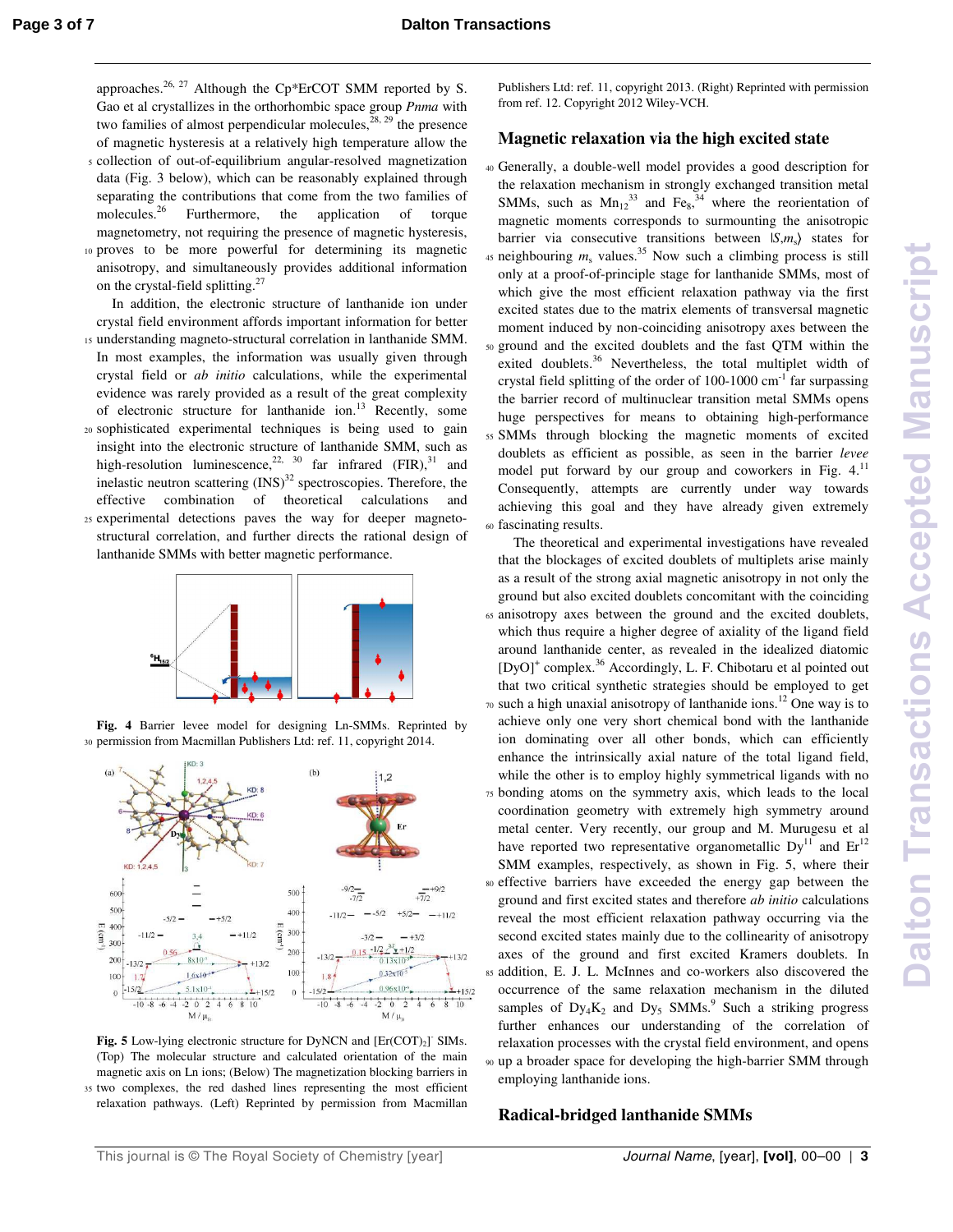In lanthanide SMMs, the large barriers are often attributable to single-ion behaviour due to the weak coupling of lanthanide centres, thus limiting the further increase of ground quantum numbers, which seems to be a crucial roadblock to improve their

- $s$  anisotropy barriers and blocking temperature.<sup>37</sup> Therefore, enhancing the exchange interactions between lanthanide centres has always been one of the most challenging tasks. Remarkably, the radical-bridged lanthanide systems hold great promise in this respect.<sup>38</sup> The first radical-bridged dinuclear lanthanide SMM
- <sup>10</sup>was investigated by R. Sessoli and co-workers in 2007, where the nitronyl-nitroxide radicals containing pyridine groups bridge two lanthanide ions and thus lead to obvious ferromagnetic interactions in the system.<sup>39</sup> Subsequently, some other dinuclear systems were also studied by their and other groups.<sup>40-42</sup>
- <sup>15</sup>Strikingly, the recent work by J. R Long group represents the newest developments, i.e. the delocalized N-based radical bridged lanthanide SMMs demonstrate unprecedented strong coupling interactions.37, 43-45 Fig. 6 exhibits three typical radical bridged systems, all of which behave as strongly blocked SMMs mainly
- <sup>20</sup>benefiting from the strong magnetic interactions between lanthanide ions and radical ligand. Here the reason for such strong interactions is due to the diffuse spin orbitals present in radical ligands that can penetrate the core electron density of the lanthanide ions.<sup>37</sup> In particular, the  $N_2^3$ -radical-bridged <sup>25</sup>lanthanide SMM still represents the hardest SMM magnet known
- to date, which exhibits the highest blocking temperature,  $T_B = 14$ K, and large coercive fields as a result of the extremely strong magnetic coupling. $37, 43$  The fascinating results present in those systems suggest the great ability of delocalized radical bridging
- <sup>30</sup>ligands to propagate strong magnetic exchange coupling between lanthanide centres, and thus bring the goals of molecule-based information storage and processing closer to reality.



**Fig. 6** The molecular structures of three typical radical bridged systems. <sup>35</sup>(a), (c) Figures generated from data first reported in refs. 43 and 45. (b) Reprinted with permission from ref. 44. Copyright 2014 American Chemical Society.

#### **Enhancing the toroidal moment**

Our recent tutorial review has systematically examined the 40 magnetic clusters behaving as single-molecule toroics (SMTs), 46,  $47$  which were defined by analogy with single-molecule magnets

(SMMs) due to the toroidal moments of single molecular origin, with a typical example being the Dy<sub>3</sub> triangle. Notably, such an isolated toroidal moment can be viewed as the elementary units 45 constituting ferrotoroidicity i.e. the fourth form of ferroic order

showing interesting magneto-optical and magnetoelectric properties.<sup>48</sup> Recently, we have presented a great progress in the coupling of Dy<sub>3</sub> SMTs leading to an enhanced toroidal moment.<sup>49</sup> As shown in Fig. 7, the  $Dy_6$  molecule can be considered as the <sub>50</sub> linkage of two Dy<sub>3</sub> triangular units in a robust edge-to-edge arrangement, which is fixed by one  $\mu_4$ - $O^2$  ion in the centre and consolidated by four deprotonated phenol oxygen atoms from ligands in the periphery. Therefore, *ab initio* calculations in Fig. 7 reveal that the coupling interactions between two  $Dy_3$  units were  $55$  obviously enhanced in contrast to the vertex-to-vertex  $Dy_6$ molecule discovered by Powell,<sup>25</sup> leading to a relatively high magnetic excited state above the ground state of the  $Dy_6$ complex.<sup>47</sup> As a result, the strong couplings via a  $\mu_4$ -O<sup>2-</sup> ion stabilize two similar anticlockwise toroidal moments, making the  $\omega$  toroidal moment of the present Dy<sub>6</sub> cluster maximal, which furthers their prospects in multiferroic systems and magnetic data storage technology.



**Fig. 7** The molecular structure, magnetic anisotropic axes, magnetic <sup>65</sup>interactions among central Dy ions, relaxation dynamics and static magnetic data of the  $Dy_6$  molecule. Reprinted with permission from ref. 49. Copyright 2012 Wiley-VCH.

#### **Conclusion and perspective**

The above five parts represent some of the most recent <sup>70</sup>developments in the field of lanthanide SMMs, highlighting the rational design of crystal field environments for obtaining strongly blocked SMMs and the important exploration into the coupling effects of toroidal moments. Such critical progresses offer a surprising amount of information for future research on <sup>75</sup>how to choose ligand sets for the desired axial magnetic anisotropy requisite for target SMM properties.<sup>50</sup> The following points may summarize some future endeavors in the design of lanthanide SMMs:

 (a) Designing a ligand field with desirable charge distribution <sup>80</sup>will be an effective approach to enhancing the axial anisotropy of lanthanide centre, given the potential of electrostatic model in predicting the nature of single ion anisotropy for lanthanide ions which has been demonstrated by combined theoretical and experimental studies.

<sup>85</sup>(b) Elaborating a strongly unaxial ligand field to force the magnetization reversal via higher excited energy levels seems to be a very promising route towards SMM with high anisotropy barrier.

(c) The delocalized radical bridging ligands can provide an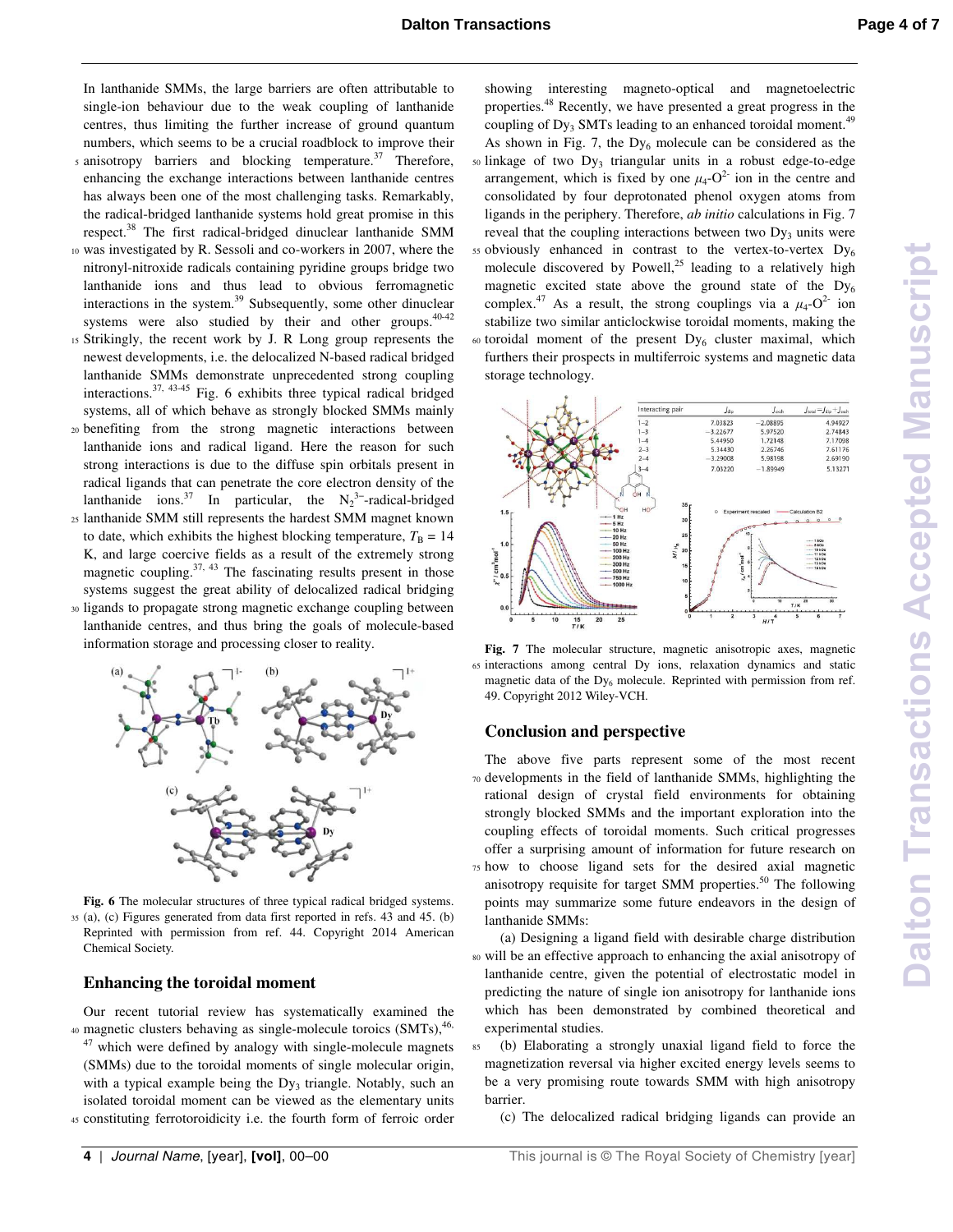efficient magnetic exchange pathway between lanthanide ions, and thus the extension of such system to other radical bridging ligands or larger lanthanide systems might hold great promise in achieving SMM with higher blocking temperature.

- <sup>5</sup>(d) The exploration of magnetic coupling effects between SMT molecules is of critical importance for the fundamental understanding of ferrotoroidicity, and further coupling those SMT molecules into a 2D/3D ordering materials seems to be a more challenging task.
- 10 Of course, the ultimate goal of this research is to develop the future devices for possible applications in information storage and quantum computing.<sup>50</sup> Therefore, developing new type of SMM family $51-54$  is still necessary to obtain feasible SMMs with structural and magnetic stability when anchoring them on
- 15 surfaces. One representative example is the endohedral fullerene family,<sup>51-53</sup> Dy<sub>n</sub>Sc<sub>3−*n*</sub>N@C<sub>80</sub> (*n* = 1, 2, 3), where the SMM properties can be controlled through changing the number of magnetic moments and their interactions, as shown in Fig. 8. Importantly, intensive studies of surface layers of such fullerene
- <sup>20</sup>molecules on different substrates have been carried out previously,  $55$  which affords the advantage for developing the envisaged technological applications such as information storage and quantum computing devices. <sup>56</sup>



25 Fig. 8 Atomic structures and low-lying energy levels of Dy<sub>n</sub>Sc<sub>3−*n*</sub>N@C<sub>80</sub> for  $n = 1, 2, 3$ , respectively. Reprinted with permission from ref. 53. Copyright (2014) by The American Physical Society.

#### **Acknowledgement**

We thank the National Natural Science Foundation of China <sup>30</sup>(Grants 21371166, 21331003 and 21221061) for financial support.

#### **Notes and references**

<sup>a</sup> State Key Laboratory of Rare Earth Resource Utilization, Changchun *Institute of Applied Chemistry, Chinese Academy of Sciences, Changchun*  <sup>35</sup>*130022, P. R. China. E-mail: tang@ciac.ac.cn.* 

- *<sup>b</sup> University of Chinese Academy of Sciences, Beijing, 100039, P. R. China*
- 1 G. Christou, D. Gatteschi, D. N. Hendrickson and R. Sessoli, *MRS Bull.*, 2000, **25**, 66.
- <sup>40</sup>2 P. Zhang, Y.-N. Guo and J. Tang, *Coord. Chem. Rev.*, 2013, **257**, 1728.
- 3 D. N. Woodruff, R. E. P. Winpenny and R. A. Layfield, *Chem. Rev.*, 2013, **113**, 5110.
- 4 C. Milios and R. P. Winpenny, *Cluster-Based Single-Molecule*  <sup>45</sup>*Magnets*, in *Struct. Bond.*, Springer Berlin Heidelberg, 2014.
- 5 N. Ishikawa, M. Sugita, T. Ishikawa, S.-y. Koshihara and Y. Kaizu, *J. Am. Chem. Soc.*, 2003, **125**, 8694.
- 6 J. Tang, I. Hewitt, N. T. Madhu, G. Chastanet, W. Wernsdorfer, C. E. Anson, C. Benelli, R. Sessoli and A. K. Powell, *Angew. Chem. Int.*  <sup>50</sup>*Ed.*, 2006, **45**, 1729.
- 7 E. Lucaccini, L. Sorace, M. Perfetti, J.-P. Costes and R. Sessoli, *Chem. Commun.*, 2014, **50**, 1648.
- 8 S. Gómez-Coca, A. Urtizberea, E. Cremades, P. J. Alonso, A. Camón, E. Ruiz and F. Luis, *Nat. Commun.*, 2014, **5**, 4300.
- <sup>55</sup>9 R. J. Blagg, L. Ungur, F. Tuna, J. Speak, P. Comar, D. Collison, W. Wernsdorfer, E. J. L. McInnes, L. F. Chibotaru and R. E. P. Winpenny, *Nat. Chem.*, 2013, **5**, 673.
	- 10 C. R. Ganivet, B. Ballesteros, G. de la Torre, J. M. Clemente-Juan, E. Coronado and T. Torres, *Chem. Eur. J.*, 2013, **19**, 1457.
- <sup>60</sup>11 Y.-N. Guo, L. Ungur, G. E. Granroth, A. K. Powell, C. Wu, S. E. Nagler, J. Tang, L. F. Chibotaru and D. Cui, *Sci. Rep.*, 2014, **4**, 5471.
- 12 L. Ungur, J. J. Le Roy, I. Korobkov, M. Murugesu and L. F. Chibotaru, *Angew. Chem. Int. Ed.*, 2014, **53**, 4413.
- 13 J. D. Rinehart and J. R. Long, *Chem. Sci.*, 2011, **2**, 2078.
- <sup>65</sup>14 N. F. Chilton, D. Collison, E. J. L. McInnes, R. E. P. Winpenny and A. Soncini, *Nat. Commun.*, 2013, **4**, 2551.
- 15 J. J. Baldoví, S. Cardona-Serra, J. M. Clemente-Juan, E. Coronado, A. Gaita-Ariño and A. Palii, *Inorg. Chem.*, 2012, **51**, 12565.
- 16 J. J. Baldoví, J. M. Clemente-Juan, E. Coronado and A. Gaita-Ariño, <sup>70</sup>*Polyhedron*, 2013, **66**, 39.
- 17 H. L. C. Feltham and S. Brooker, *Coord. Chem. Rev.*, 2014, **276**, 1.
- 18 R. Skomski, *Simple Models of Magnetism*, Oxford University Press, New York, 2008.
- 19 N. F. Chilton, S. K. Langley, B. Moubaraki, A. Soncini, S. R. Batten <sup>75</sup>and K. S. Murray, *Chem. Sci.*, 2013, **4**, 1719.
- 20 P. Zhang, L. Zhang, C. Wang, S. Xue, S.-Y. Lin and J. Tang, *J. Am. Chem. Soc.*, 2014, **136**, 4484.
- 21 K. Bernot, J. Luzon, L. Bogani, M. Etienne, C. Sangregorio, M. Shanmugam, A. Caneschi, R. Sessoli and D. Gatteschi, *J. Am. Chem.*  <sup>80</sup>*Soc.*, 2009, **131**, 5573.
- 22 G. Cucinotta, M. Perfetti, J. Luzon, M. Etienne, P.-E. Car, A. Caneschi, G. Calvez, K. Bernot and R. Sessoli, *Angew. Chem. Int. Ed.*, 2012, **51**, 1606.
- 23 M.-E. Boulon, G. Cucinotta, J. Luzon, C. Degl'Innocenti, M. Perfetti, <sup>85</sup>K. Bernot, G. Calvez, A. Caneschi and R. Sessoli, *Angew. Chem. Int. Ed.*, 2013, **52**, 350.
	- 24 M. Murugesu, *Nat. Chem.*, 2012, **4**, 347.
- 25 I. J. Hewitt, J. Tang, N. T. Madhu, C. E. Anson, Y. Lan, J. Luzon, M. Etienne, R. Sessoli and A. K. Powell, *Angew. Chem. Int. Ed.*, 2010, <sup>90</sup>**49**, 6352.
- 26 M.-E. Boulon, G. Cucinotta, S.-S. Liu, S.-D. Jiang, L. Ungur, L. F. Chibotaru, S. Gao and R. Sessoli, *Chem. Eur. J.*, 2013, **19**, 13726.
- 27 M. Perfetti, G. Cucinotta, M.-E. Boulon, F. El Hallak, S. Gao and R. Sessoli, *Chem. Eur. J.*, 2014, **20**, 14051.
- <sup>95</sup>28 S.-D. Jiang, B.-W. Wang, H.-L. Sun, Z.-M. Wang and S. Gao, *J. Am. Chem. Soc.*, 2011, **133**, 4730.
	- 29 S.-D. Jiang, S.-S. Liu, L.-N. Zhou, B.-W. Wang, Z.-M. Wang and S. Gao, *Inorg. Chem.*, 2012, **51**, 3079.
- 30 J. Long, R. Vallat, R. A. S. Ferreira, L. D. Carlos, F. A. Almeida Paz, <sup>100</sup>Y. Guari and J. Larionova, *Chem. Commun.*, 2012, **48**, 9974.
	- 31 S. Haas, E. Heintze, S. Zapf, B. Gorshunov, M. Dressel and L. Bogani, *Phys. Rev. B*, 2014, **89**, 174409.
- 32 R. Marx, F. Moro, M. Dorfel, L. Ungur, M. Waters, S. D. Jiang, M. Orlita, J. Taylor, W. Frey, L. F. Chibotaru and J. van Slageren, *Chem.*  <sup>105</sup>*Sci.*, 2014, **5**, 3287.
	- 33 R. Sessoli, D. Gatteschi, A. Caneschi and M. A. Novak, *Nature*, 1993, **365**, 141.
	- 34 C. Sangregorio, T. Ohm, C. Paulsen, R. Sessoli and D. Gatteschi, *Phys. Rev. Lett.*, 1997, **78**, 4645.
- <sup>110</sup>35 L. Ungur, M. Thewissen, J.-P. Costes, W. Wernsdorfer and L. F. Chibotaru, *Inorg. Chem.*, 2013, **52**, 6328.
	- 36 L. Ungur and L. F. Chibotaru, *Phys. Chem. Chem. Phys.*, 2011, **13**, 20086.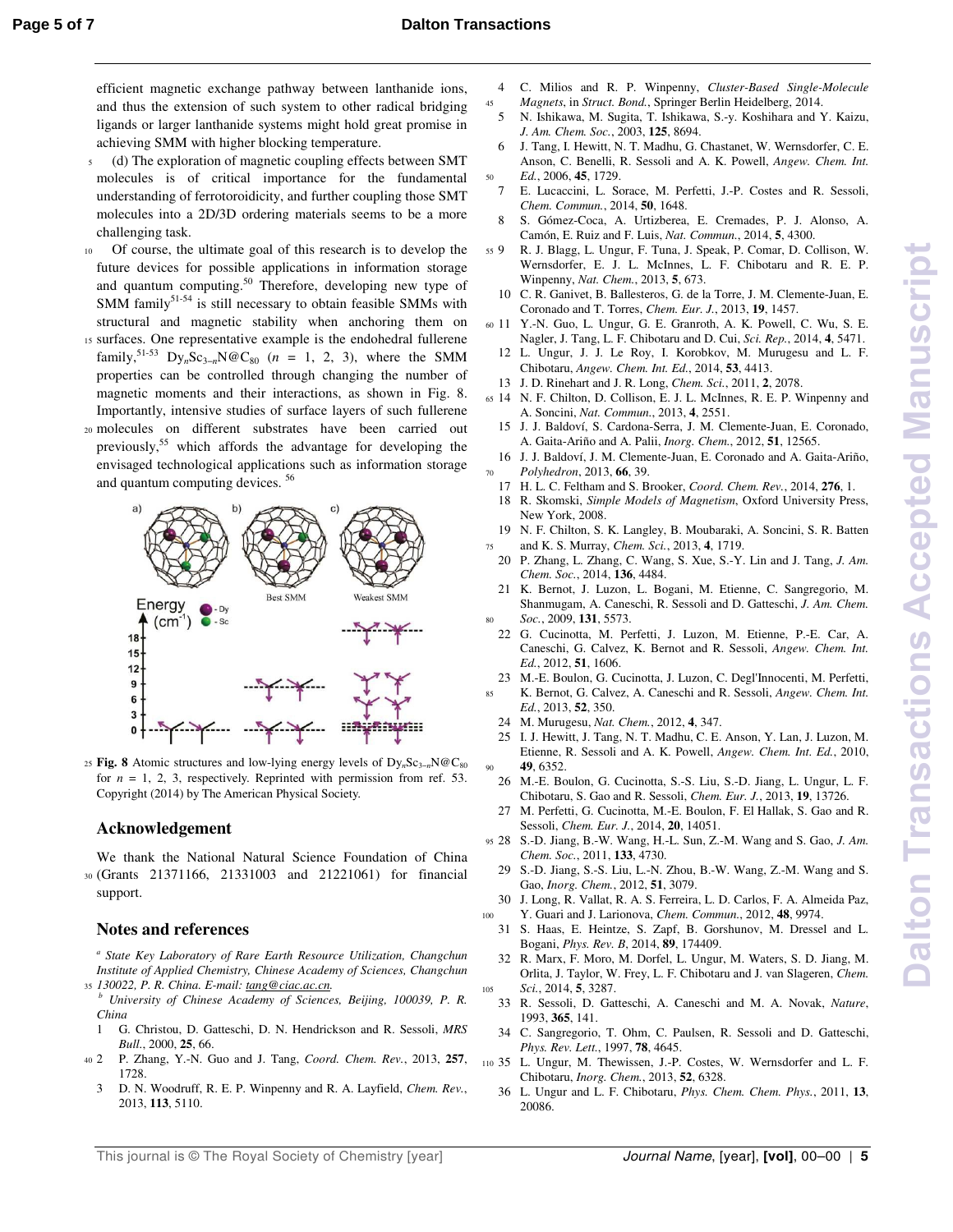**Dalton Transactions Accepted Manuscript Dalton Transactions Accepted Manuscript**

- 37 J. D. Rinehart, M. Fang, W. J. Evans and J. R. Long, *Nat. Chem.*, 2011, **3**, 538.
- 38 F. Habib and M. Murugesu, *Chem. Soc. Rev.*, 2013, **42**, 3278.
- 39 G. Poneti, K. Bernot, L. Bogani, A. Caneschi, R. Sessoli, W. <sup>5</sup>Wernsdorfer and D. Gatteschi, *Chem. Commun.*, 2007, 1807.
- 40 K. Bernot, F. Pointillart, P. Rosa, M. Etienne, R. Sessoli and D. Gatteschi, *Chem. Commun.*, 2010, **46**, 6458.
- 41 F. Pointillart, K. Bernot, G. Poneti and R. Sessoli, *Inorg. Chem.*, 2012, **51**, 12218.
- <sup>10</sup>42 T. Han, W. Shi, X.-P. Zhang, L.-L. Li and P. Cheng, *Inorg. Chem.*, 2012, **51**, 13009.
	- 43 J. D. Rinehart, M. Fang, W. J. Evans and J. R. Long, *J. Am. Chem. Soc.*, 2011, **133**, 14236.
- 44 S. Demir, J. M. Zadrozny, M. Nippe and J. R. Long, *J. Am. Chem.*  <sup>15</sup>*Soc.*, 2012, **134**, 18546.
- 45 S. Demir, M. Nippe, M. I. Gonzalez and J. R. Long, *Chem. Sci.*, 2014, **5**, 4701.
- 46 D. I. Plokhov, A. I. Popov and A. K. Zvezdin, *Phys. Rev. B*, 2011, **84**, 224436.
- <sup>20</sup>47 L. Ungur, S.-Y. Lin, J. Tang and L. F. Chibotaru, *Chem. Soc. Rev.*, 2014, **43**, 6894.
	- 48 B. B. Van Aken, J.-P. Rivera, H. Schmid and M. Fiebig, *Nature*, 2007, **449**, 702.
- 49 S.-Y. Lin, W. Wernsdorfer, L. Ungur, A. K. Powell, Y.-N. Guo, J. <sup>25</sup>Tang, L. Zhao, L. F. Chibotaru and H.-J. Zhang, *Angew. Chem. Int. Ed.*, 2012, **51**, 12767.
	- 50 K. R. Dunbar, *Inorg. Chem.*, 2012, **51**, 12055.
- 51 R. Westerström, J. Dreiser, C. Piamonteze, M. Muntwiler, S. Weyeneth, K. Krämer, S.-X. Liu, S. Decurtins, A. Popov, S. Yang, L. <sup>30</sup>Dunsch and T. Greber, *Phys. Rev. B*, 2014, **89**, 060406.
- 52 R. Westerström, J. Dreiser, C. Piamonteze, M. Muntwiler, S. Weyeneth, H. Brune, S. Rusponi, F. Nolting, A. Popov, S. Yang, L. Dunsch and T. Greber, *J. Am. Chem. Soc.*, 2012, **134**, 9840.
- 53 V. Vieru, L. Ungur and L. F. Chibotaru, *J. Phys. Chem. Lett.*, 2013, <sup>35</sup>**4**, 3565.
- 54 M. Martínez-Pérez, S. Cardona-Serra, C. Schlegel, F. Moro, P. Alonso, H. Prima-García, J. Clemente-Juan, M. Evangelisti, A. Gaita-Ariño, J. Sesé, J. van Slageren, E. Coronado and F. Luis, *Phys. Rev. Lett.*, 2012, **108**, 247213.
- <sup>40</sup>55 A. A. Popov, S. Yang and L. Dunsch, *Chem. Rev.*, 2013, **113**, 5989.
- 56 A. Dei and D. Gatteschi, *Angew. Chem. Int. Ed.*, 2011, **50**, 11852.